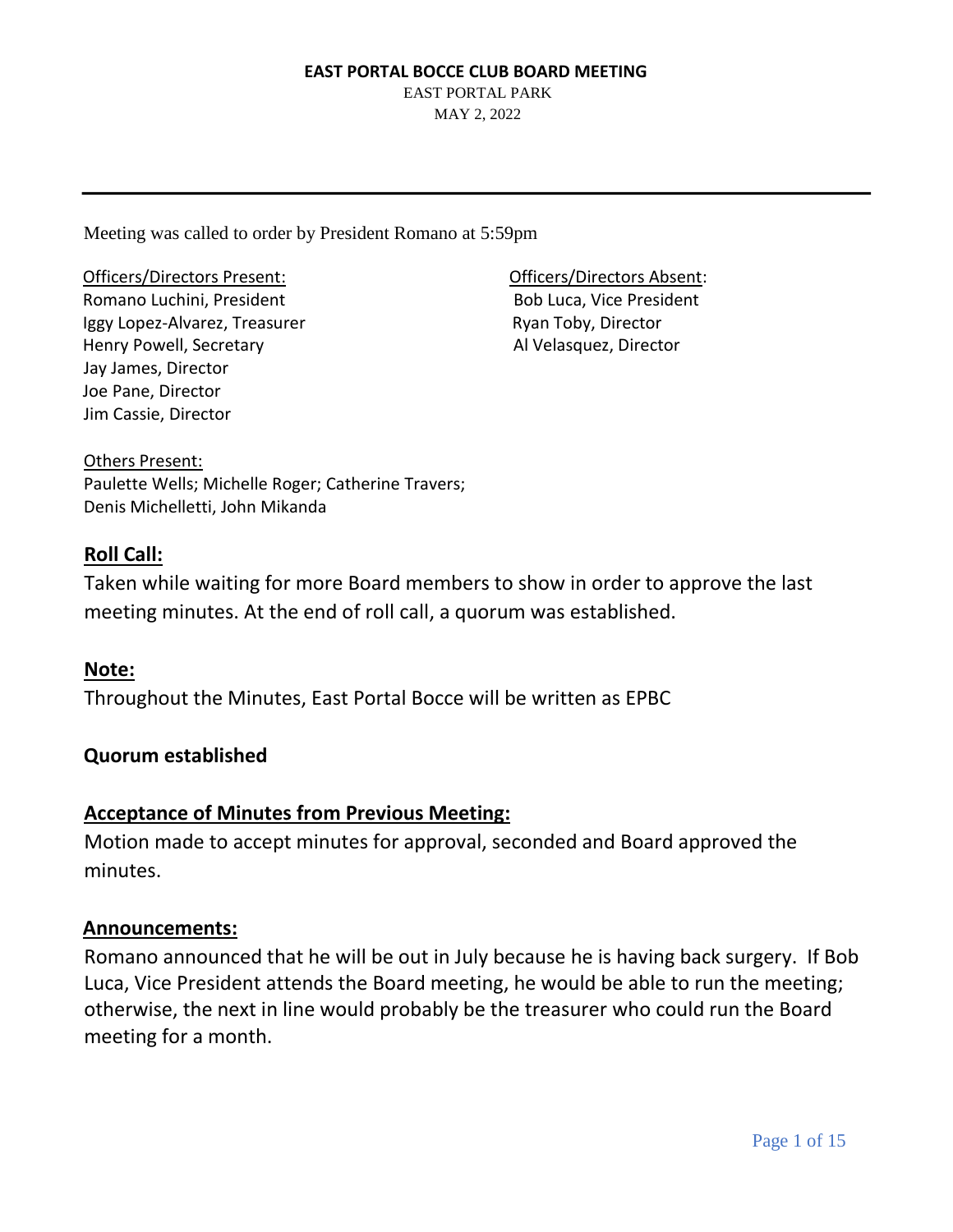EAST PORTAL PARK

MAY 2, 2022

Romano said that there a lot of rentals and activities for this month: Saturday, May 14 Sam Fashano for a birthday party (1) court; Sunday, May 15 Sons and Daughters of Italy – Lou Lodi (4) courts; Friday, May 20, Disabilities Rights Foundation – Michelle Johnson & Lola Brice (4) courts 10AM – 4PM; Sunday, May 22, VIP Tournament – Donna Adams for Special Needs – looking for volunteers to be officials; Henry passed around 2 letters to the Board members. The first letter describes the organization, and the second letter describes the tournament which includes the hours and the need for volunteers. Romano talked to Laura Delarosa, the former secretary, who has been talking to the gentleman helping to sponsor the big tournament in June. Laura wants media coverage. Romano stated that he was not aware of any access to any media, one of our members, Bob Martinez used to work for Channel 3 in the Bay area. Laura is going to contact Bob to see if we can get some advertising and get the word out about the tournaments.

Henry stated that none of the activities Romano announced were on the master calendar. Romano asked the treasurer, Iggy Lopez-Alvarez, if he had received payment for these previously discussed activities. Iggy stated that if checks were not mailed into the EPBC PO Box then he is not getting them, which means they are not entered on the calendar. Iggy stated that a tournament is only valid when members or individuals have submitted an application form along with a check. At that time, the date will be reserved. Everything starts at the EPBC PO Box and there are only two people that have access to it: Romano and Iggy. Iggy gave an example of the process, today he went to the PO Box, and he received a check and an application form from a company call Metro Edge, for their annual picnic, Saturday, June  $18 - (4)$  courts. Romano said that he would call the people that have not sent in their application form and check.

# **Treasurer's Report:**

We are doing well financially; current balance is \$36,941.10. Iggy wrote several checks, but the individuals have not cashed them. Iggy issued a refund to Sam Fashano because he paid for winter league, but we were unable to accommodate him, however, we can accommodate him for the summer fall league. Several of the Board members stated that Sam is currently playing Thursday nights. There seems to be a mix up regarding who is currently playing. Jay motioned for Treasurer's report to be accepted, seconded by Henry, and approved by the Board.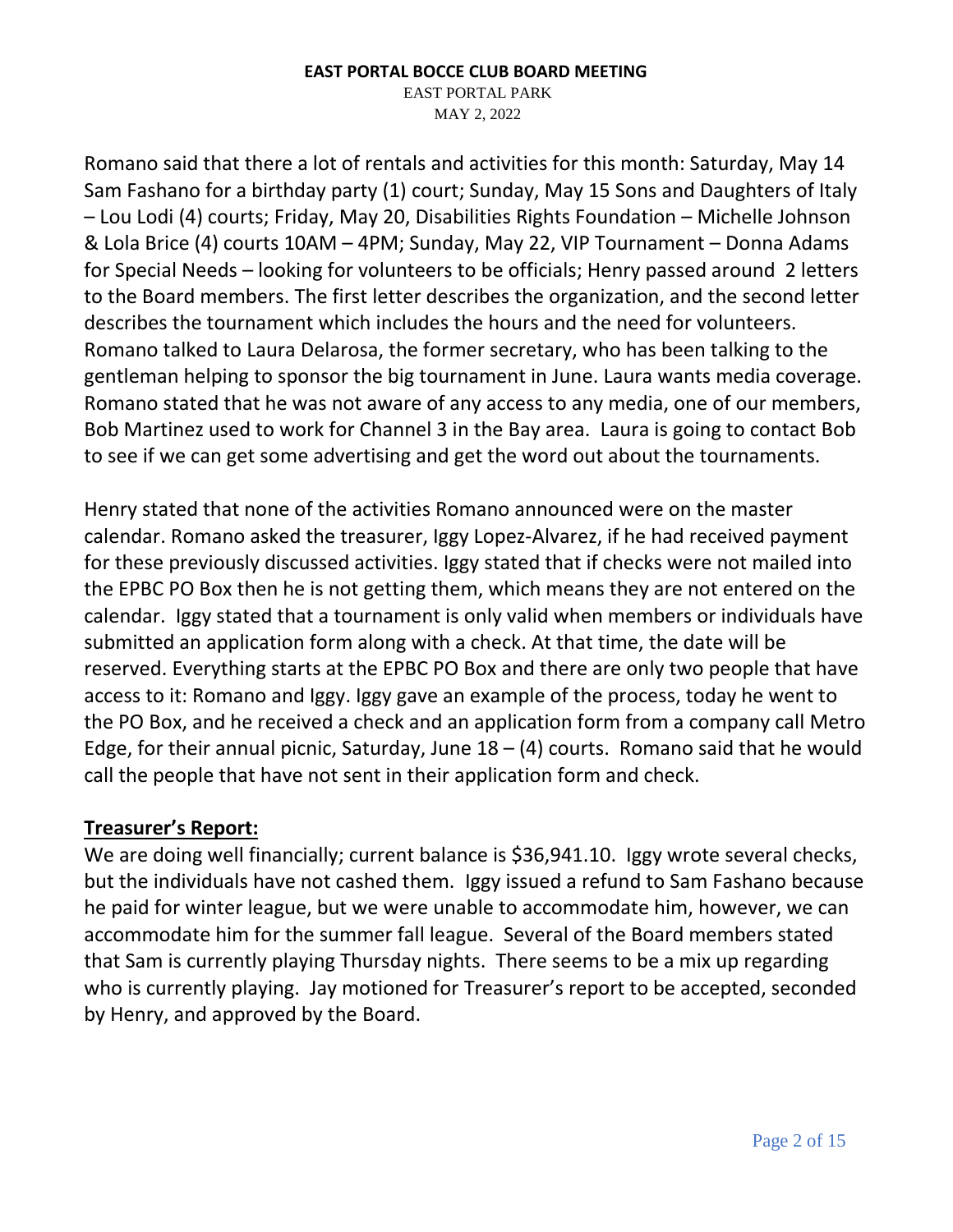### **EAST PORTAL BOCCE CLUB BOARD MEETING**  EAST PORTAL PARK MAY 2, 2022

# **Maintenance Report/Court 1**

Question by a Board member: did the contractor get paid for completion of job? Romano answered, no.

Nothing new other the having to restriping the courts and fixing boxes. Nothing urgent at this point.

Other than the electrical inspection, the structure was approved by the city. The inspection occurred without Romano being there. He waited an entire morning for the contractor to get back to him so that Romano could email the Board. Romano was told by the contractor that the inspector came early and got the inspection done. Jay said that it was a little sneaky. Romano stated that he was glad it was done. One Board member said that the only thing left was the fire inspection. Romano said that we should be getting a final bill from the contractor. Romano is anticipating there will be some questions regarding the billing. Jay says that in his experience that the only thing the fire department would do was to check over everything to make sure the building was ok for occupancy. Normally, the fire department does not check the electrician's work. Another Board member said the only paperwork he saw was from the fire department. Jay spoke to the architect, and the architect was highly upset that the contractor did not use the right hangers, hardware, and type of lumber laid out in the plans. Romano said that he had wished that the architect had been watching what was going on. The two gentlemen who started the project were on the Board, dropped the ball, and after Romano became president of the board. Jay pointed out that this project has cost the club a lot of money. The contractor bid the project at a certain price using the architect's specifications which meant treated lumber, a specific type of hanger, etc. When the contractor didn't use the specified materials, he purchased something less costly, so the contractor is making the difference between what he bid it at and what he actually paid. Romano said that if we are unhappy, we can get a lawyer and sue him. So far, the contractor has received two payments of  $$20,000.00 = $40,000.00$ . The original bid was \$63,000.00 and that was over a year ago. A Board member said that if the contractor comes with a request for \$23,000.00 and we pay him, then we go down the road, correct (we are finished). Romano wants to email out the final bill to the Board. This will allow them to look it over and see if there are any questions, prior to the final bill being paid. The contractor said there might be some cost overruns. There was a discussion on the fact that treated wood was not used and we would need to paint the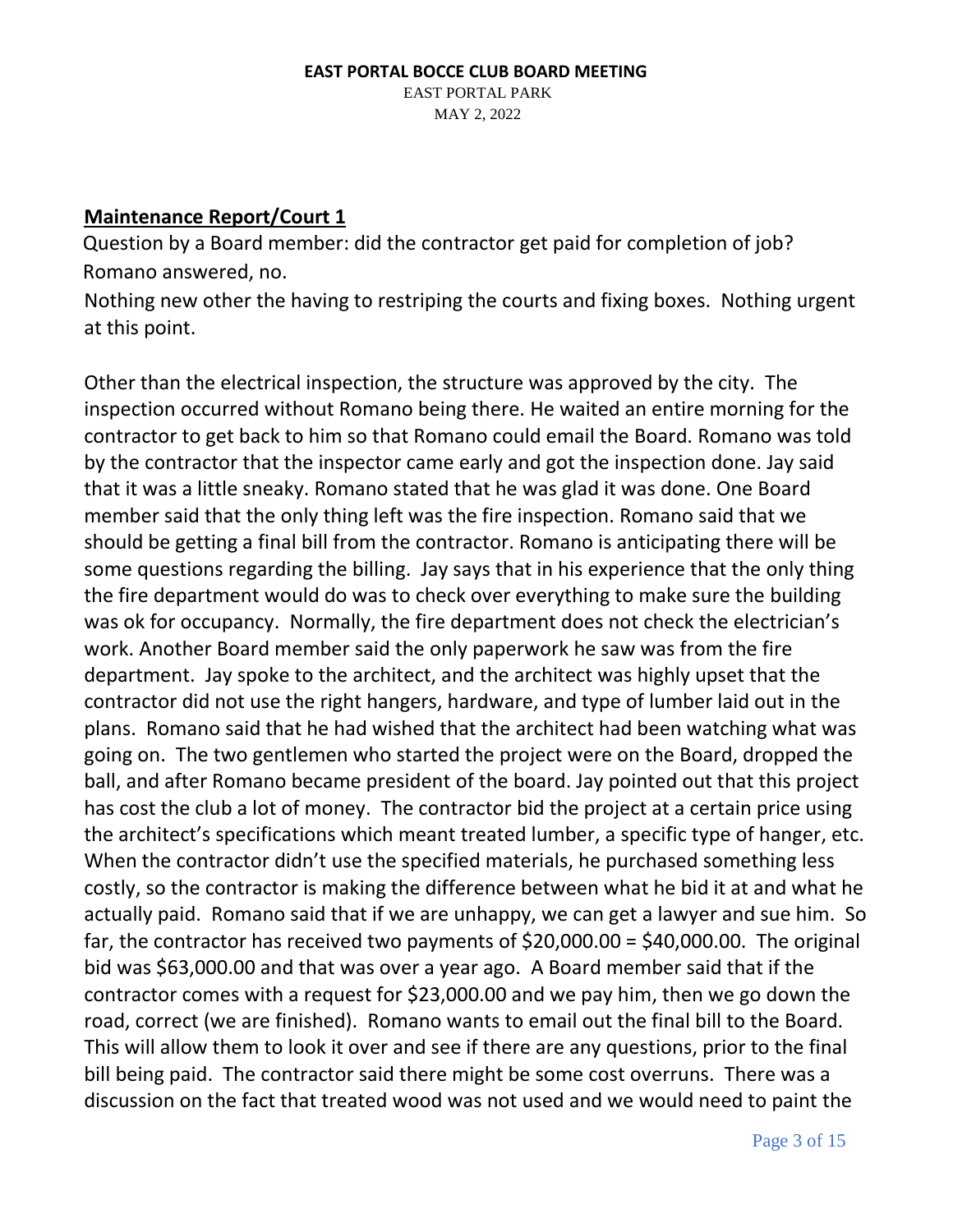EAST PORTAL PARK MAY 2, 2022

wood to protect it from the elements, this would be at our expense. Jay said that if the contractor says that there were cost overruns then this should be a place to negotiate since the contractor did not use the materials as designated in the architectural design. Therefore, Romano was hoping that someone from the Board could have been there at the final inspection. Jay pointed out that the city would pass the inspection without even looking at the architectural plans and/or renderings. It appears that Sacramento didn't care. Henry pointed out that the paperwork that Romano emailed showed that the inspections may have been done by way of email. Romano said that the contractor who did the framing was from Idaho. Why are you getting someone from 2000 miles away, is this another reason it took so long? It was suggested to take the cost of the wood, hangers, and hardware that he was supposed to use and deduct it from the cost of the material that he used. Has asked for a final bill with all the breakdowns, but it was presented was just a partial bill? When the final bill arrives, Romano wants the Board to look at it. If it's sent in time for the July meeting, then the Board can go over it at that time.

Jay pointed out that court 2 and 3 the scoreboards are missing the zero. Jim built them that way. Jay is wondering if Romano has any stencils with zeros. There is plenty of room to put up a zero. Romano will look into it.

### **Committee Report:**

Joe Pane; Paulette Wells; Michelle Roger: sharing information on the November's event for EPBC. Romano wanted to know if the committee is recommending one of the meal deals. Joe said no, and Paulette said that they are not confirmed. The cost depends on whether there is wine on the table. The costs could go from \$36 to \$46-\$56 per person, depending on whether we put zero or 1 or 2 crafts of wine on the table. Jay asked if we put wine on the table, which entity, Bocce Club or Donte Club, would be responsible for any accidents that might occur from drinking alcohol? Joe said that the bar would be open during the event and therefore there is no need to put any wine on the tables. Jay said that he was looking at the liability factor, Joe agreed. Michelle said that if the Donte Club supplied the wine, then they would be responsible. Michelle thought that 3 years ago there was wine on the table. Romano thought so too. Romano asked if we add a craft of wine, what would it cost? Joe said \$10 for (1) \$20 for (2) and so forth. Romano said that if there are 10 tables then that would be an extra \$100 approximately.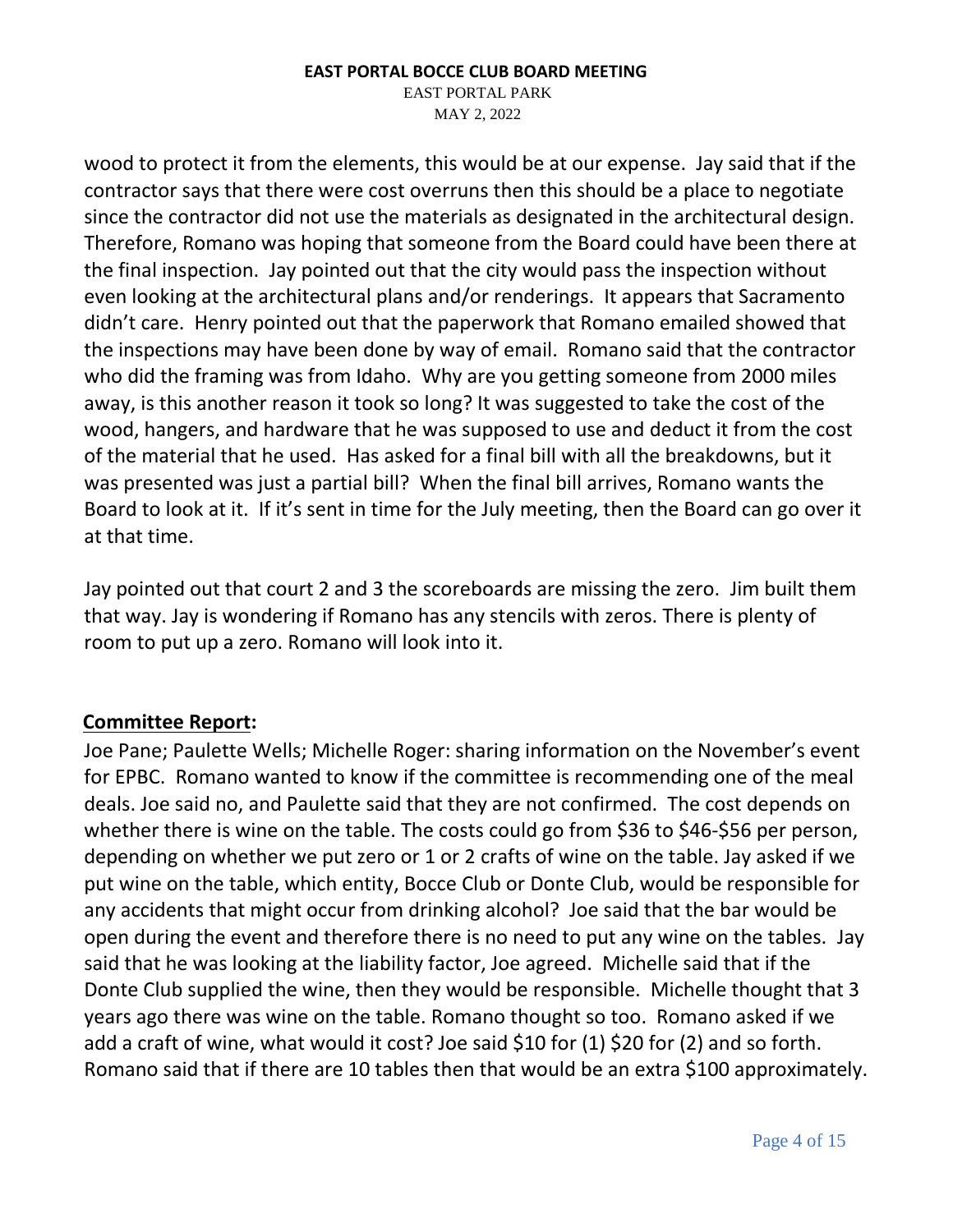EAST PORTAL PARK MAY 2, 2022

Joe said it depended on what is picked for the buffet. Joe said that it would be necessary to go on the website to see what is offered on the menu and prices. In general, the cost Joe stated there is **a flat charge for the room**, so much per person for the buffet (depending on what choices are made for the buffer), and serving cost for the buffet, in addition there is a 30% service charge added to the bill. Joe said that the cost could be \$50 or \$60 per person. Romano asked for overall general cost per person and Joe said, \$50 to \$60 per person with 2 crafts of wine person and a whole meal. Romano asked if we do not have the wine then the cost is down to \$36 per person. Yes, then Joe restated that if people want wine, they can get it from the bar. People can bring their own wine, but they will pay a corkage fee with no liability on the EPBC. Joe suggested members pay \$30. A memo sent would be sent out to the members stating that the EPBC would pay the rest, which was done in the past. Romano said that the bulk of the dinner should be paid by the members and the guests. Romano said that for example there was a \$500 override then the club would cover that. Joe said that when it was discussed earlier that the club would pay for the members. Romano said we may not be in the position to do that.

Joe left; Jay pointed out that we now have no quorum. – No Quorum

Romano said that the committee is here to give the Board information on November's event. Romano said that EPBC has put down \$500 to reserve a room. Romano asked the committee if they are picking the buffet? Paulette explained the difference between the buffet and the dinner and indicated that the dinner was \$25 more and the buffet being \$36 more per person. Paulette said that some members voiced concern about the buffet taking longer to feed everyone. Jay suggested that attendees could be called up by table. Romano wanted to know the cost for the dinner, and Paulette replied it depended on the entrée. Romano said that by beginning of August we want to have a flyer application ready to go, this leaves just a couple of months to get all the details in order and then get the information back to the Board. Romano said that the November event committee could make up the flyer with pertinent information which would help the process. Jay said, since we have discussed spending money for the club members, is it reasonable to say that for the club members only, the club would subsidize \$30 of \$36? Romano said sure if we have the money. Romano stated that the bulk of the cost should come from the people attending the dinner. If there are any cost overrides, then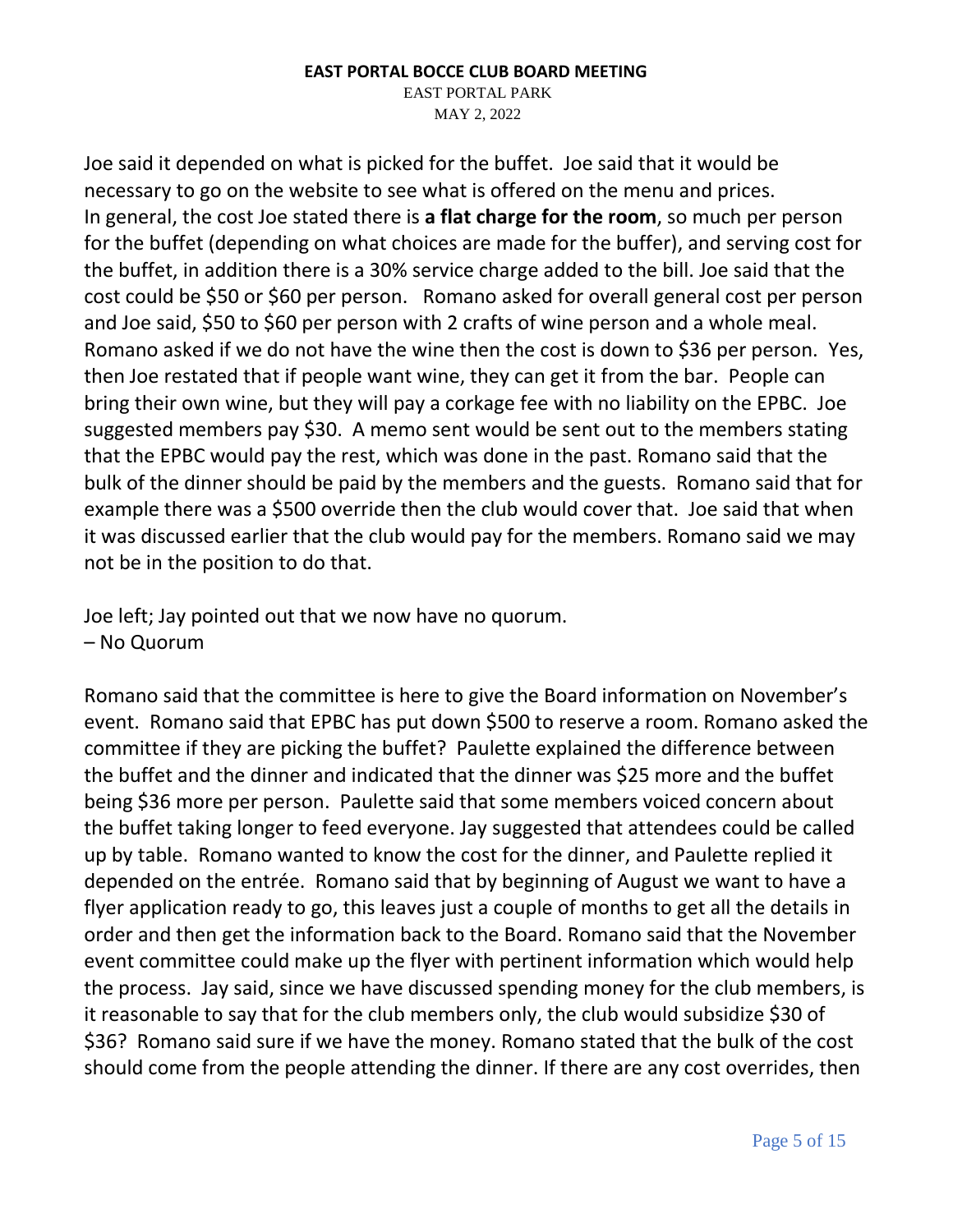EAST PORTAL PARK MAY 2, 2022

the club would cover that. Jay said that it might be more inviting for the members if their meal was paid for, not the drinks, just the meal.

Paulette said that the committee suggested that we have door prizes, some sort of entertainment, and microphone. Also breaking the ice at each table, Michelle suggested some Italian phrase or word, which the table would have to come up with the ability to say it in Italian and then possibly coming up with a meaning. The committee said that they want this to be fun. Romano said that if they needed more volunteers that he would make some phone calls to get more help for the committee. Paulette asked how many attended the last dinner. Romano said about 80 and that they had been losing attendance. Romano said that he has gotten about 25 responses so if he was to project that then the dinner is a go. Paulette asked, if there were many new members. Romano said yes. The announcement will go to the full membership (300+ members). We want to start taking reservations in August which will give us a couple of months. Romano said that Iggy (Treasurer) will have to be ready for the rush. Jay restated that why subsidizing the members meals might be a better draw then saying pay me \$40 and you can come. Romano stated again that he wanted to get kind of a cost, that once the cost is nailed down then we can look at subsidizing member meals. Romano said that door prizes and entertainment is fine. Romano said also if people wanted to donate door prizes, we could put out a blurb saying maybe you want to donate a door prize. Henry asked if there were larger options for food versus a dinner. Michelle said yes there was and that the staff would serve the buffet. Romano said that at the June meeting the committee would have more information for us. The committee could tell us what assistance they would need. This would be the time to discuss idea of door prizes, entertainment, etc.

Henry said that if we were to 300+ members at \$30 per person that's what equal \$9000. So, if 100 members show up that is \$3000s plus the spouse or significant other which would be paid by the member which would be an additional number of people. Paulette said that the committee would need to have a deadline for that final number for the reservation and the appropriate room Paulette suggested that we print out tickets so that if someone does not go, the ticket is already paid for.

# **End of League Playoff**

Romano said so far, he has not gotten much feedback on the survive. Most people said that they don't care either way on the playoff. If Romano was to project on any changes that it is not worth doing that at this point. Michelle suggested, if you have volunteers who have specific jobs than the chaos may possibly be eliminated. Romano said what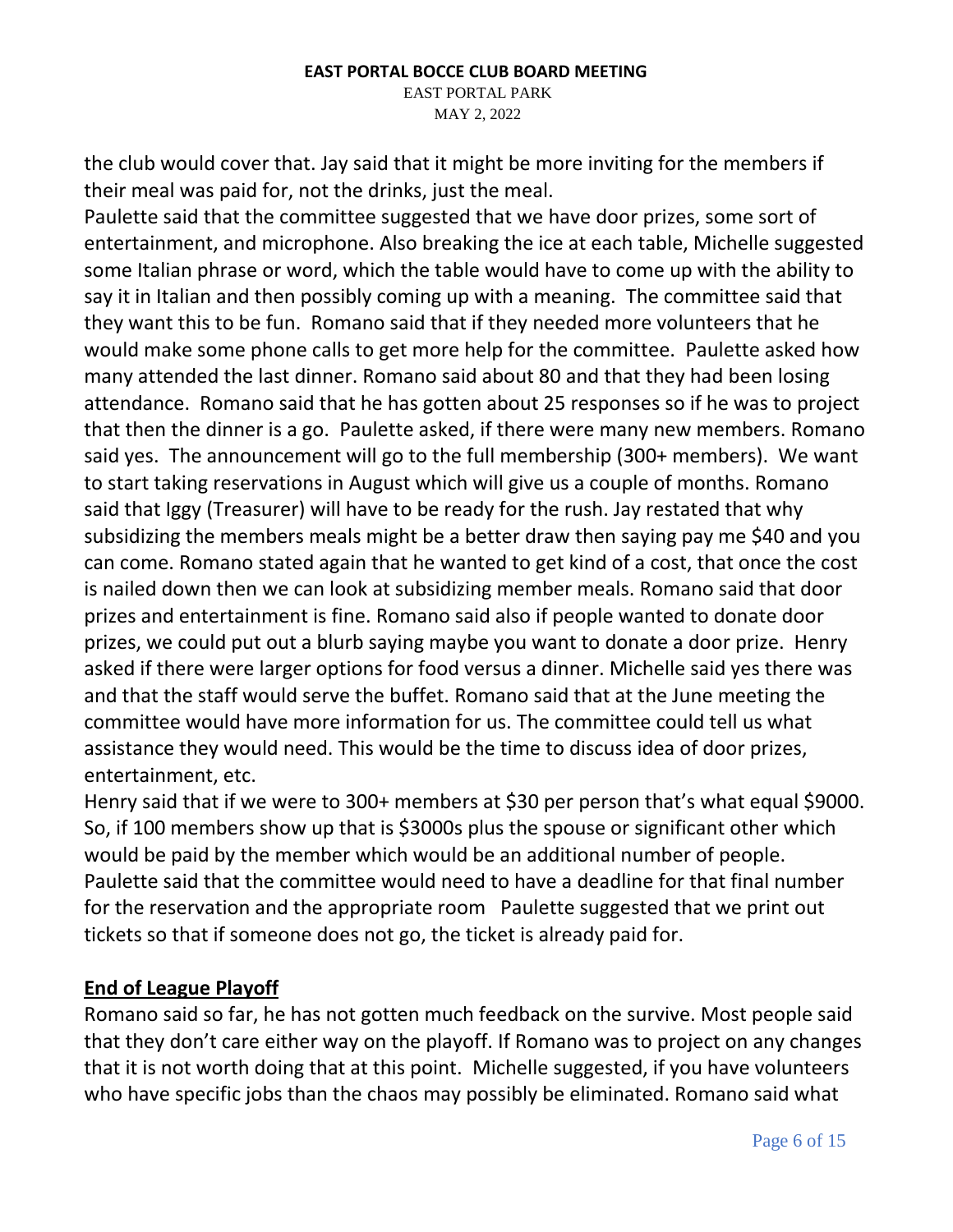EAST PORTAL PARK

MAY 2, 2022

helped a lot was to ask each team to bring something like breakfast, snacks, soda, and ice, that sort of thing, that defiantly helped. Romano said that he might have some of the volunteers make some of the phone calls, like are you going to play – who's eligible. Jay said that a lot of the chaos occurred when individual where asking who is going to play and where. It was the format. There was stuff posted with 2 guys at the Board who said, well, let's see…. Romano said that a lot of people wanted to see how the scoring was done and there are only 3 people that are to do that: Romano, Bob Martinez, and Lisa Wilson. They should not be touching the Board. There were numbers on the Board and there was a team here and another team down here…. The discussion on the about the Round Robin, 1 vs 5 etc. this shows the rotation. Must follow the rotation, there was some question on the how well that was followed and if followed like they were supposed to. Romano suggested having one person on the Board who would call out who's where. It was suggested already ready to know that the winner on court … will play on court … from the winner on court… This would allow those to know who, what, when, and whereas they are playing. Jay suggested that each team captain goes to a designated person to report the scores immediately upon finishing the game. Jay asked if they are taking the top two teams from each night? Romano said that they are taking the top 4 teams from each night. Jay stated that means that there are 7 other teams that are not playing which means that there a lot of volunteers that can be available. Romano said that next month ask for how we can streamline this a little bit more. Paulette suggested that the team captains get a sheet of paper on how that works. At the end of this next league, we split up the playoffs to different days, which will be a Board decision.

If we want to do a 4<sup>th</sup> of July tournament someone else will have to be responsible for it because Romano will be out. There are all these great ideas, but we don't know if we could do them all at the same time. We need to discuss this at the June meeting.

Denis Michelletti wanted to comment on the application process and indicated that his team did not get the form to register, because Iggy did not have their email. Consequently, his team fell through the cracks and did not get to play this season. It was very disheartening after playing for several years. Denis suggested sending out an email before the beginning of each season, and personally talking to each captain to see if their team is interested in playing in the next season so no one falls through the cracks. Catherine thought that one could have signed up for summer fall league, but the deadline was sometime in April which was verified by Iggy.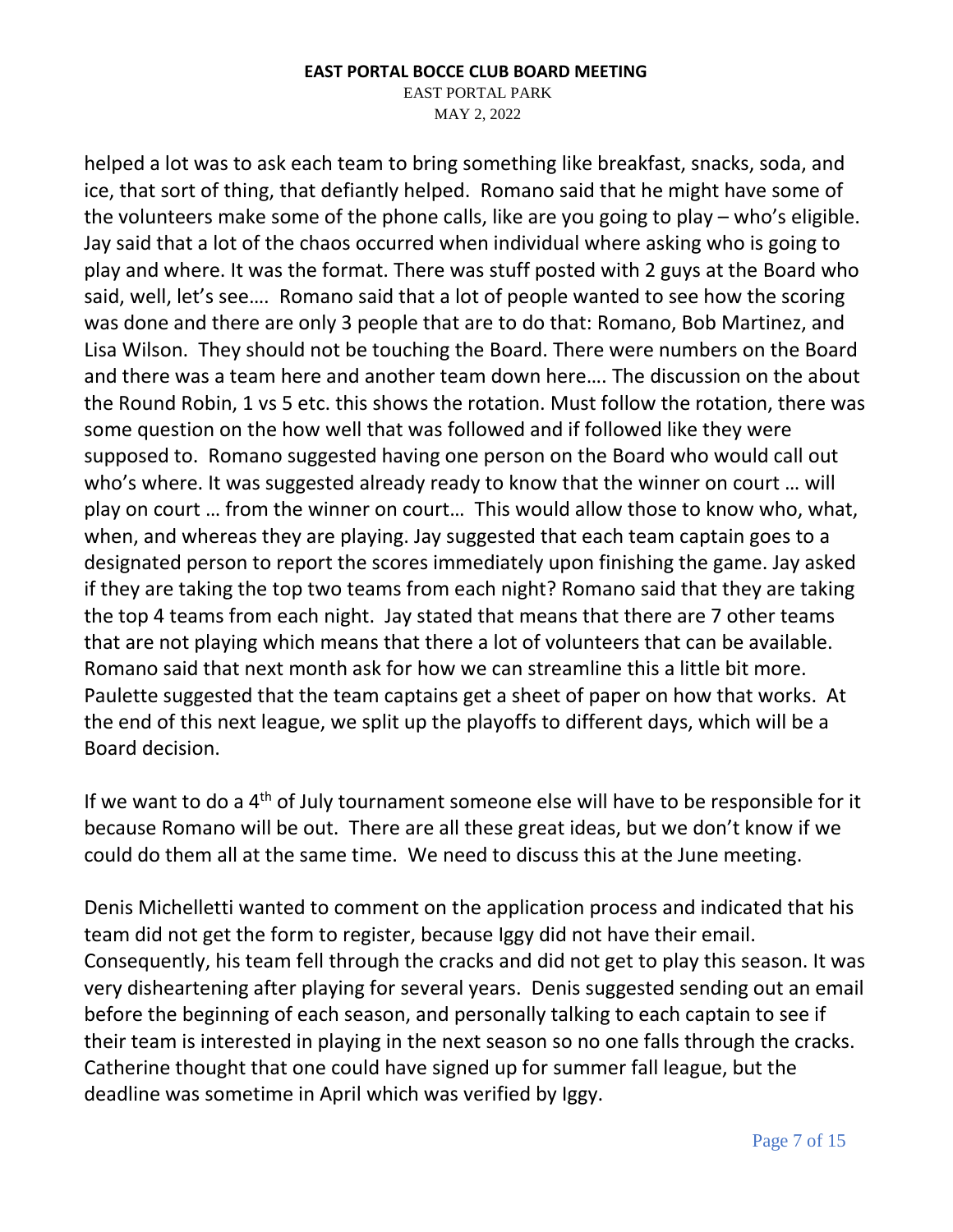EAST PORTAL PARK

MAY 2, 2022

Iggy stated that it was the league before that. Denis said that in 2020 he and his wife signed up and paid for the season, then Covid hit. Denis had talked to someone who told him that he could get a refund or let it ride and he would be included in the new season. Denis never pursued it and just assumed that he would be included in the next season. Denis talked to Iggy, and he was told that he didn't send him forms because he did not have Denis's email. Iggy stated that he understands his frustration and said that he just took over the treasurer and he does not know 99% of the people. Iggy stated that the website is the key for getting information out to people. The other is through emails. When Iggy took over as treasurer the emails and treasurer information on the website was outdated. Also, the forms on the website were poorly written didn't indicate anything about the consequences if one did not complete the forms by a required time. Iggy stated that he refurbished the forms stating the specific deadlines and what constitutes a completed application. The previous secretary's computer had a virus which corrupted it, and a lot of information was lost, thus Iggy and all others had to re-create new forms and materials. Iggy stated that when he became treasurer, he created a whole new roster and has requested individuals to submit their email addresses as part of that membership form. About 70 - 80% of people did that;  $\sim$  20% who didn't submit their email addresses. Without them it makes it difficult to communicate with them, which results in Iggy having to make phone calls or find another way to get in touch with the individual. When Iggy receives membership forms and checks, he creates a rooster. He is planning on creating a new rooster every year. He has Denis' application, and he thinks that he told Denis where he is on the waiting list to play at the EPBC. There are currently 7 people on the waiting list. Denis said that it would be a good safeguard to physically check with each of the captains to see if they are planning to play the next season. Iggy said that he has in the past is a blind CC to captains and say this is your last chance, if we don't get your check by April 1 you're not going to play. Iggy stated that he is trying to be more proactive when reminding people about the form and the deadline. He also requests If people do not want to play, please let him know so he can liberate some space for people on the waiting list. Catherine said that she is getting emails and that she feels that she is being informed. Iggy said that is what he is trying to do. He said the email list from last year kind of blew up. Iggy wanted to recreate the email list to have a certain organization and feels that he is getting there. Romano stated that any emails coming from Iggy, has financial information; Henry has communications because he is our communications person. Any information that Romano needs to get out is sent through either one of them, because Romano does not have access to the list. Jay stated that Iggy was doing a good job, and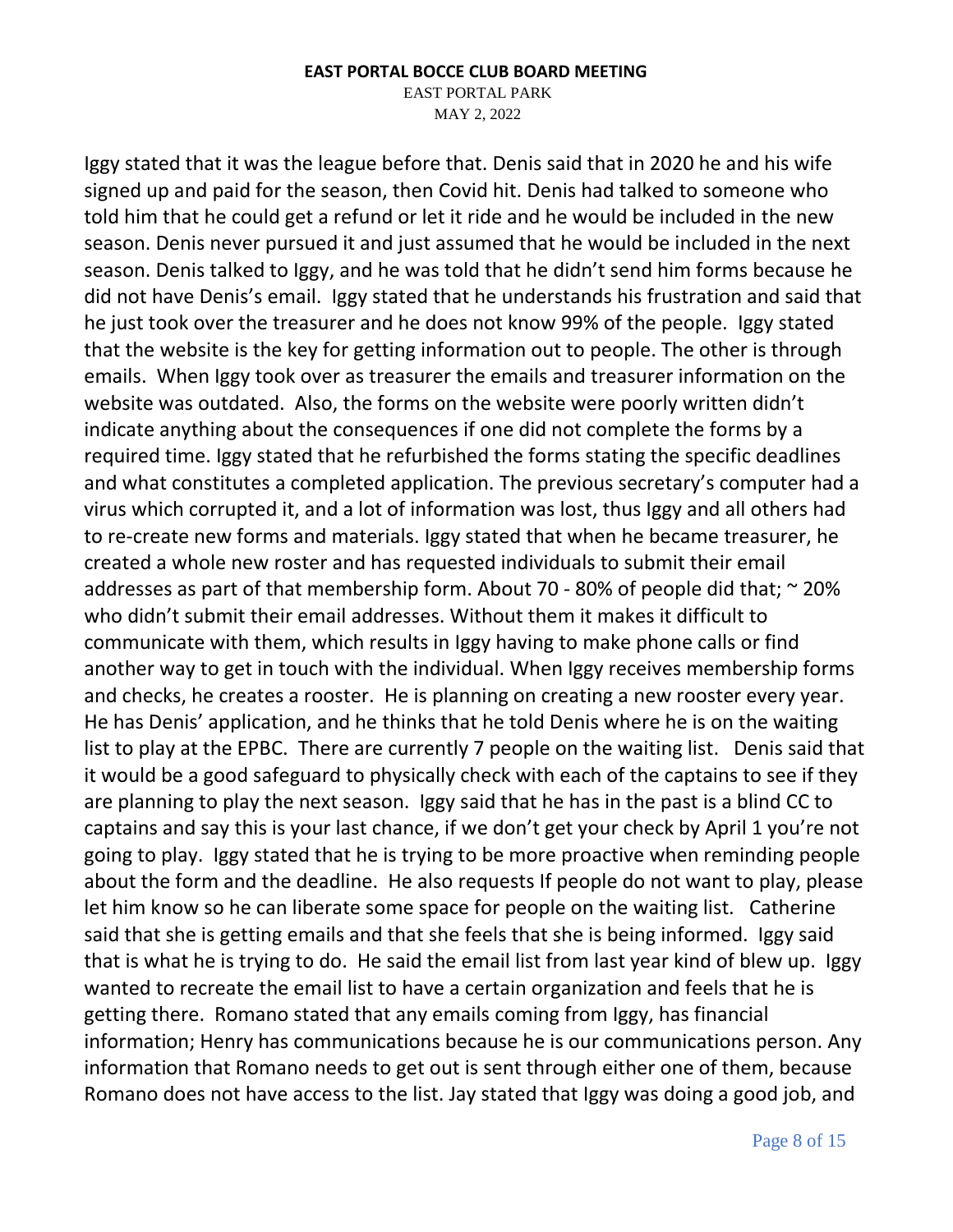EAST PORTAL PARK MAY 2, 2022

taken care of the problem that Denis found himself in. Iggy stated that the summer fall league is completely full. Iggy said that when going to our website, one will see the form for the winter /spring league for 2023 which was not there before. We are trying to be ahead of the game so the captains can send an email reminder, or someone can remind the captains about the forms on the website to sign up for the next season. Denis asked if he, Iggy, or Romano sent that information to the membership, because he, Denis has not received any email from them about this. Iggy stated that Denis was not a member, which can be accomplished by filling out a membership form and attaching a check for \$40.

Romano dovetail additional information regarding additional player nights. The Board is trying to start a Friday night league and open it to the whole membership. The hope is that there will be some movement on the other nights, which might allow Denis to play on the night he wants.

The only form on website for 2023 is the Team Form.

## **Court 1 & Scheduling:**

Iggy said that he sent out an inquiry to 55 teams' captains. Catherine Travis was concerned that she was playing on court #1, which is described as a wonky type of court. Assistance from previous Board members were not helpful in setting up the Round Robin, – though Iggy found a scheduler online. Iggy said that one needs to put in the number of courts, number of weeks the league plays, and the number of teams. One of the things that throws it off is that we have 11 teams each night and we have 5 nights counting the double games that are played on Thursday nights. Inputting all this information creates a schedule with the date and time and whether there is a bye or not. What throws it off is that we have 14 weeks of Bocce for each league and each league is 14 weeks in duration, but there are only 10 teams that play. So, as the league goes some people must play the opposing team again.

The program is not sophisticated enough to check to see if teams have played each other twice or the number of times they played on a specific court. Iggy stated that he is not using that program for the summer fall league. That creates a big question mark on how do we create a Round Robing schedule that accommodates for a 14-week league and all the other things attached to that.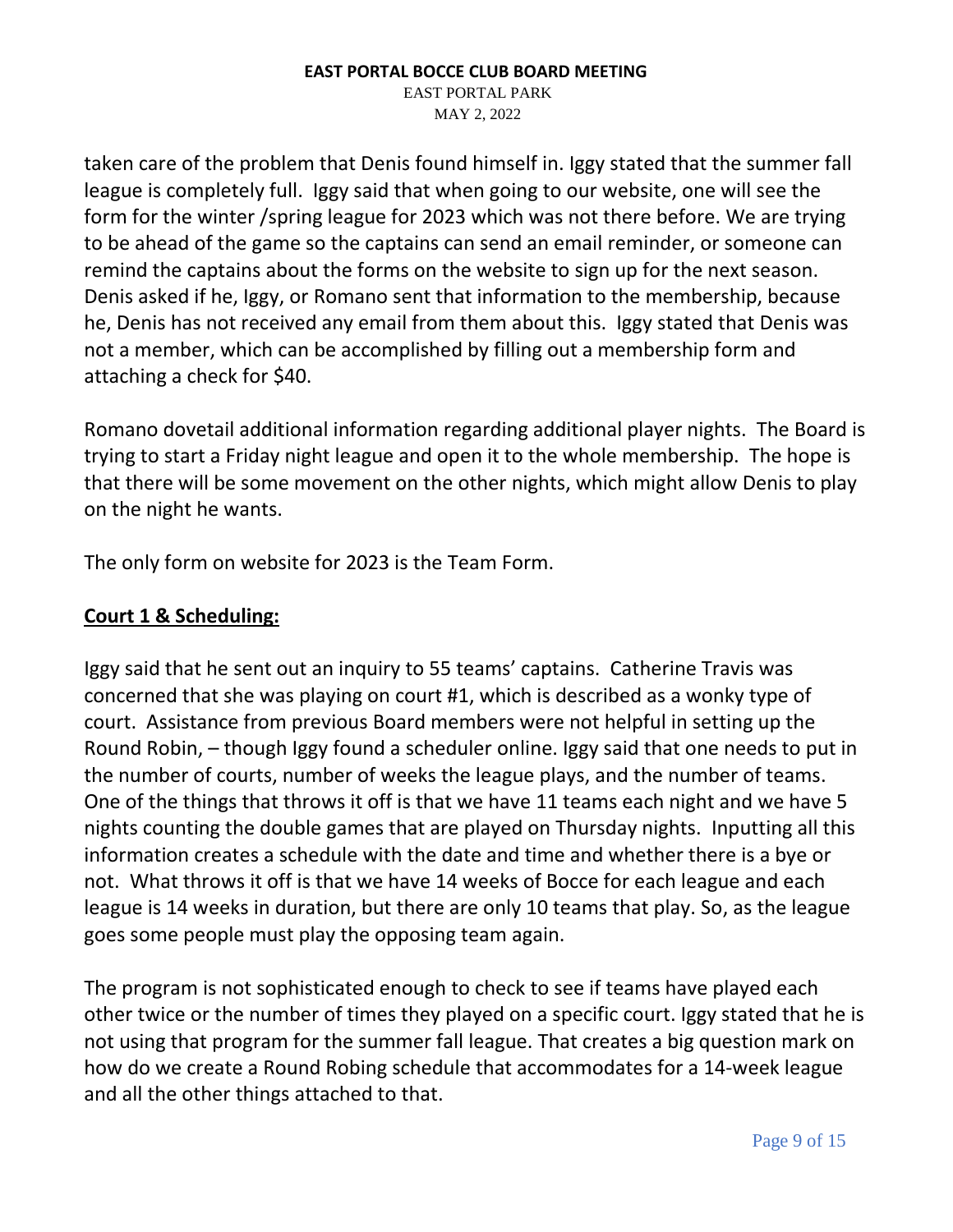EAST PORTAL PARK

MAY 2, 2022

Iggy said that he talked to Kevin Meagher, our web master, and that Kevin stated our website has that capability for creating a Round Robin. Iggy gave all the information to Kevin for him to create the Round Robin for the summer fall league. To date, Iggy has not heard a word from Kevin on the completion of the new league for summer fall. Iggy pointed out the Kevin does this as a hobby; so, this is kind of difficult to get Kevin into a timeline. Iggy would like to preview the information to prevent things like playing on the same court too many times. Iggy pointed out that he emailed out the schedules to the full membership -300+ members and he did not hear anything back from any team captain until Catherine brought it up to Iggy about a week ago. Romano said that Bob Martinez brought it up also that he had been playing on court #1 and someone who has been playing on court #5 a lot. Catherine stated that the playing needs to be evened out regarding the number of times you play on a specific court. Catherine said that person on her team, Jay, who is a creative director, does software all day. Jay stated that this so odd, he said that you could give software parameters such as do not put any team on a court more than 4 times. Catherine believes that we could use software to create parameters. Paulette said that she also believes that current court scheduling is not fair. Iggy stated that one option is to see if Kevin follows through and is able to make a nice schedule. We then can review it and verify that what happened in the last schedule does not repeat. Catherine stated that she understands that Kevin is a volunteer and if the volunteer is not available then what about the idea, we have money then we pay someone to get this done for spring summer league. Iggy said that is another option, which is if Kevin doesn't come through and he says he is overwhelmed and can't do it, then Iggy could purchase software, for  $\sim$  \$200. Henry stated that there are programmers in the club that do these kinds of things and if we put out an all-calls, we might get somebody to assist with this. Iggy want to do this in a stepwise fashion; he wants to give Kevin a chance and being respectful to him. Iggy said that anyone that knows Kevin, let him know that Iggy is out of the scheduling business, so if there is going to be a schedule for the summer fall league then it either must be done (1) by him, (2) by another programmer, or (3) Iggy goes out and buys a software that will do that. We are trying to do this so we can save money where we can. Reviewing; Iggy said that he found the previous program and it seemed to be working till it was pointed out it wasn't working. Iggy pointed out that the treasurer and the secretary rely on the team captains – the team captains are the focal point for the money coming in, they are focal point to tell the treasurer if they are playing the next season, and the team captains to tell the treasurer if the schedule looks off. The team captains must look at information because at the end of the day they are the ones playing each other. It was the team captains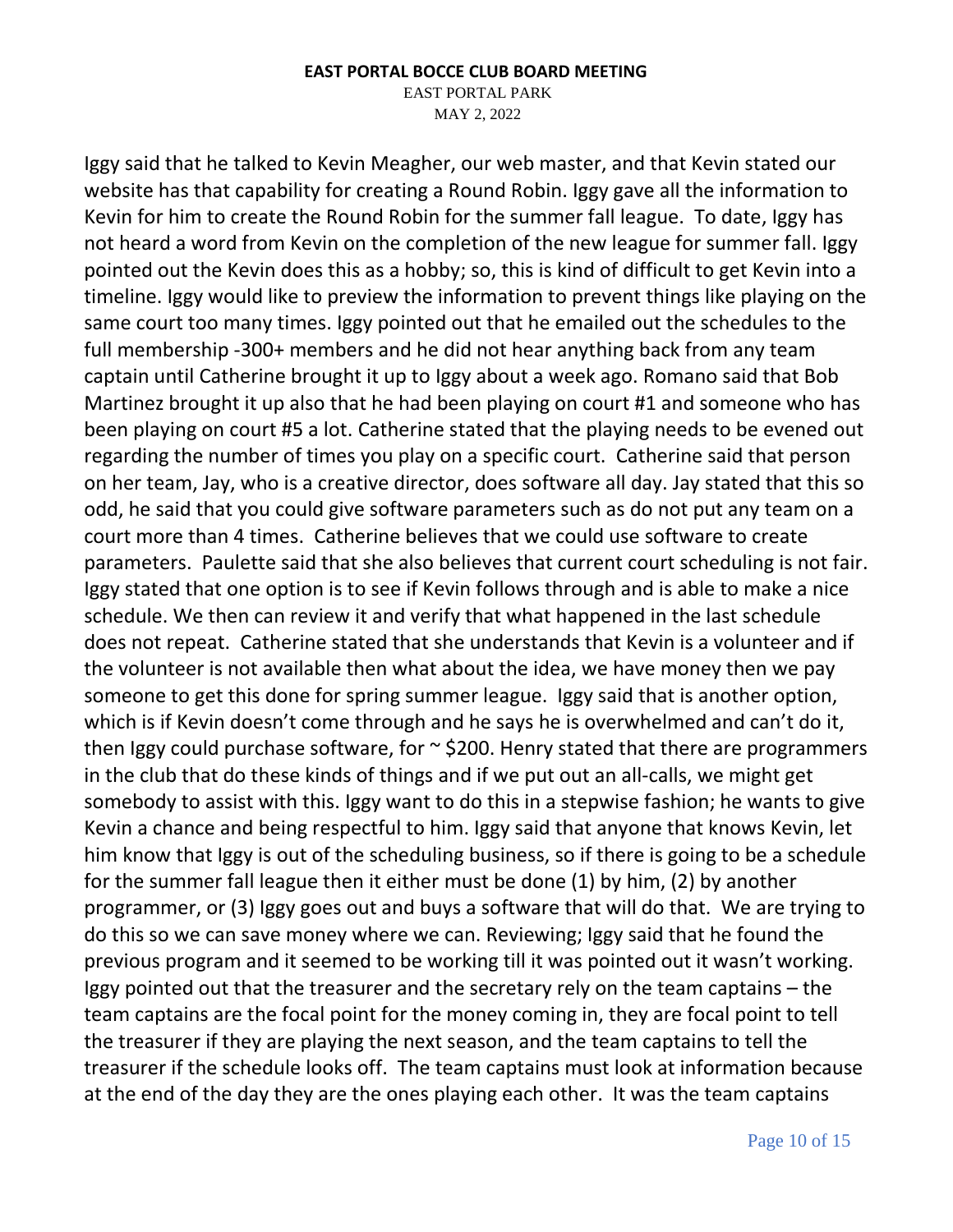EAST PORTAL PARK

MAY 2, 2022

who said that they wanted a list, so if we are unable to play, we need to contact the other team captain, so, Iggy created a rooster just for the team captains. Iggy is trying to be very conscious of people's personal information so a roster on our website is not a good thing because he does not want people from Ohio going and finding members' personal addresses. So, he is keeping the information concentrated to the ones that need it and those are the team captains. Catherine asked if Kevin is also the person that updates the website and is in charge organizing the website? Iggy responded with a no, that would be him and Henry. Catherine said that the website is very much improved from 6 months ago. She said that it would be nice if there was spot where the captain could go and put in their wins and losses so people could go to the website to see everyone's record. That would have to be another Kevin because this is created behind the scenes of the website in a language called SQL. Any updates, features, or information we want added to the website will have to be done by Kevin. So, Iggy can say Kevin, if I give you a list of captains can you create a place on the website so the captains can post the scores which will allow everybody to know the scores. It will take him time to do, and he is not going to get paid for it. Iggy asked, what are we going to do? Michelle asked isn't there a book where the scores are to be posted? Iggy answered, yes, but what Catherine is saying wouldn't be nice if anyone could view the scores from the website! Iggy said that in a perfect world Kevin would be a full-time web master so that when the members ask for something then Iggy could send out little action request say can you do this or this. Catherine said that she was glad that Iggy and the Board were keeping an open mind of having another volunteer of paying someone to assist in getting the things that we have been discussing. Iggy stated that we were. Romano had recommended in the past we go out hiring somebody to make a website for use because he was getting frustrated, because he is not a tec person at all. Iggy and Kevin had a discussion about the website, Iggy stated that we needed to be very proactive with the website and if you do not want to be our webmaster than I'm good with it, just let me know. Then I can go hire Joe…. web master and pay him. Kevin stated to Iggy that he could do it. Ok, but… it could be a time issue as stated by Catherine who also stated that creating and maintaining websites is not hard anymore. Iggy said that there are people everywhere that can do this. Henry pointed out that there are sites out there that will provide a template and from there one can create a specific website. Our current website is written in a language that the individual who takes it over must be familiar with that language, SQL. We can operate only on what has been created and we have been given permission by the webmaster, Kevin, to use. If we were able to get somebody else who is familiar with SQL to run the website, then we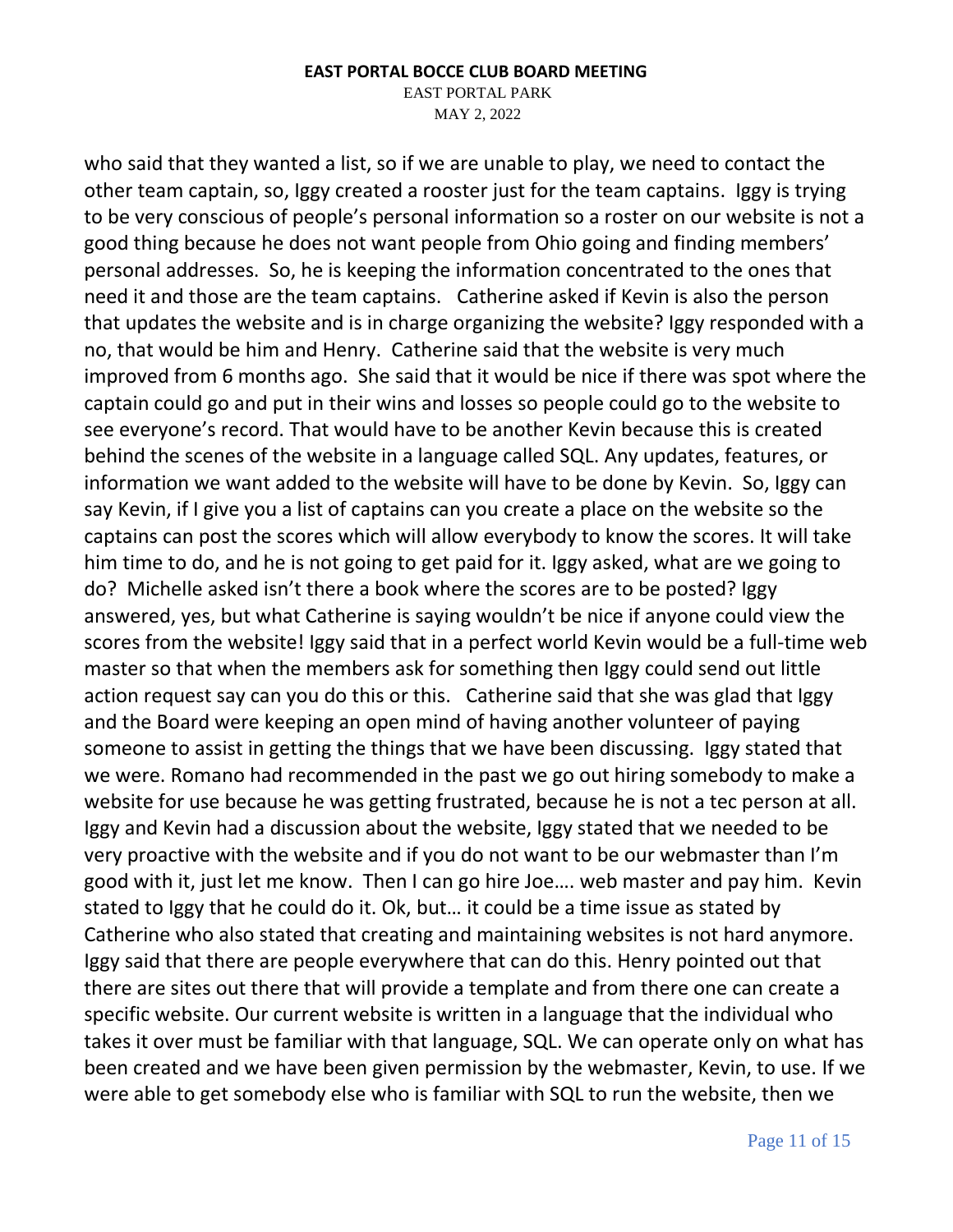EAST PORTAL PARK MAY 2, 2022

would need that individual to get permission by Kevin to enter the back door. Catherine said then we may have to go in a different direction and Iggy agreed. Kevin is doing this for us as a favor, but it is kind of a double edge sword because if he is not responsive to our request because he does not have the time then we are penalized. If we separate from Kevin completely and get a whole new URL and start with someone then we go ahead and build the website and have someone that is more responsive to run it., that would be away to go. Romano said that if anyone knew somebody, please let us know.

### **Discussion on Calendar:**

Henry stated that there was discussion about things that were supposed to be on the June and July calendars, and they are not. Iggy said that people are talking to Romano about scheduling dates for tournament that we have no clue about. Jay said that the July  $4<sup>th</sup>$  is the EPBC tournament. Romano said that he is the go-to person. He explained that they need to go to the website, download the rental contract, fill it out, and send a check with the number of courts that you are renting to our address. Romano indicated he should be checking with Iggy to see if he is getting the money ahead of time and it sounds like he isn't. Romano said that he will contact the people that are supposed to have completed paperwork and sent in their paperwork.

# **Discussion about Friday 7PM league:**

Iggy has been reaching out to the people on the waiting list and they do not want to play on Friday, so to keep them on the waiting list. Jay asked, how many of the teams that are currently playing Monday - Thursday would switch to Friday. Iggy said what Henry can do is email the teams' captains since he has their emails and ask, if they would like to switch their date and time for a Friday. Iggy stated that it might be all no's or might get back it might work for our team's time frame. Then that liberates a slot for one of the people on the waiting list. Like Romano said one needs 5 or 6 teams to make a schedule. Henry said that 7PM is late and whether it needed to be that late? Romano said that it could start at 6PM. What time does leisure Friday league start? They are on that different pay scale, they pay \$35. They are technically not part of the club, and they only play on Friday night. Henry asked what time they were playing; Iggy did not know. Romano wanted to know how many courts they were using; Iggy did not know. Romano said that if there was enough interest for a Friday league, we would make the changes in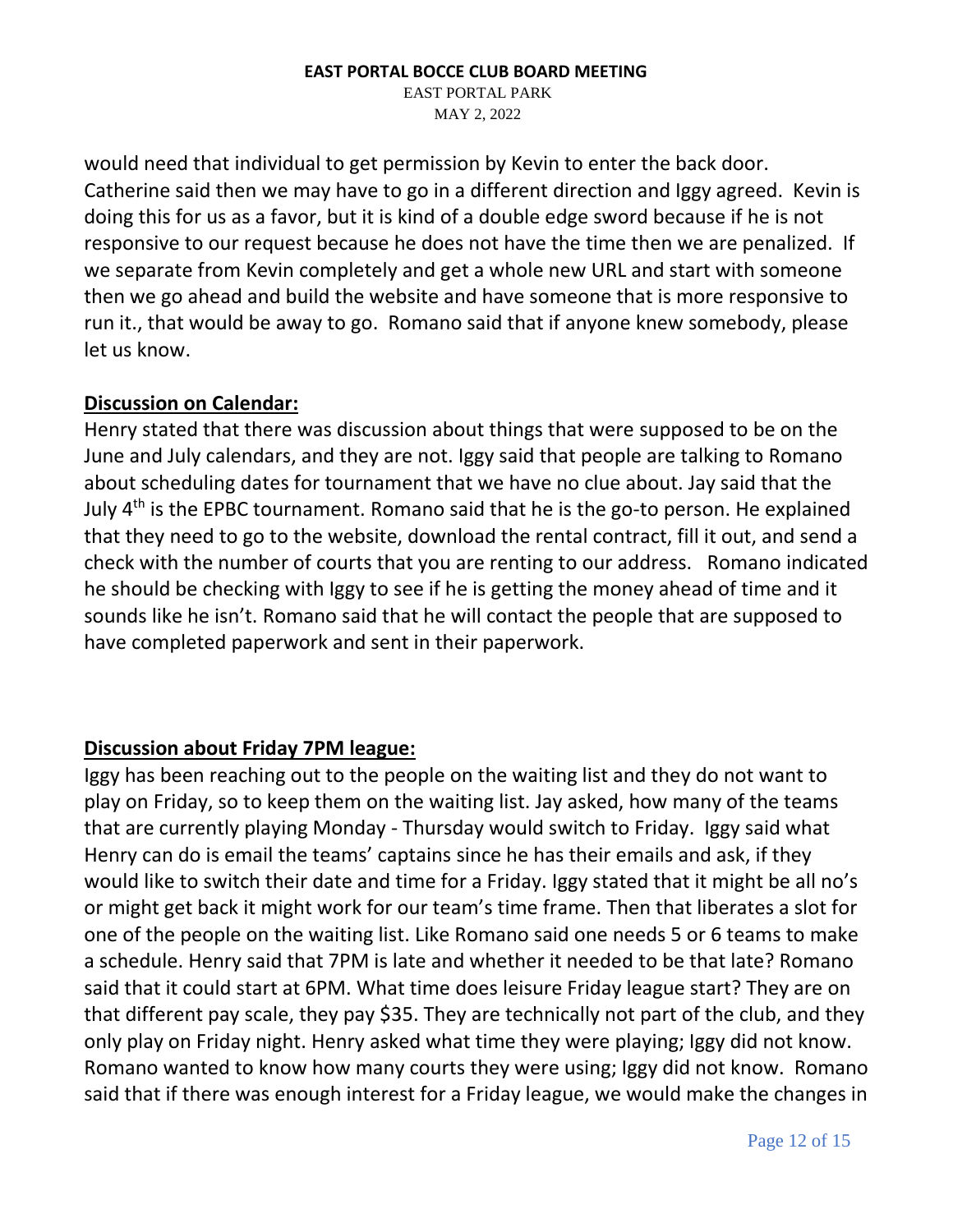EAST PORTAL PARK MAY 2, 2022

the fall.. Continued discussion on the leisure league: the only way Iggy knows that an individual is playing on the league is if they send \$35. Romano said that the other individuals playing on Friday evenings in the leisure league must be regular mean members, Iggy agreed. Henry asked if they paid an additional \$35. Iggy responded, no. That is their membership fee is \$35. They are a special group that for us to do what we do we have to accommodate this group called Access Leisure/Special Olympics/VIP group and can only charge them \$35. Jay pointed out that Article 8 of the Bylaws spells it out. Romano said that for several years Special Olympics has been running it and that he has not heard from them in two years, because he used to know the lady that was running it. In the past they used to have a team at 5PM on Thursday. Henry pointed out that the leisure group being discussed is different than the one for Special Olympics. Romano is going to come on a Friday night to check out the group playing. Iggy said that we have only one \$35-member, Martin Branson. Romano said that we would table any further discussion on Friday night league. Iggy said that we could talk about it but we could not vote on it without a quorum.

Iggy stated that he owed \$80 to a man named Joe Frasca from the team Social Hour. They did not play the last season but is good to go for the next season. He asked if anyone knew him? Romano will call Joe about the \$80 check to see if he has received the check that Iggy sent him in April. Romano wanted to know why he didn't just carry it over. Iggy stated that it was too confusing because no one in the past was keeping an accounting of who's being carried over and who's not. Iggy said that he is keeping things on the up and up – with no carry over. If you pay for 2 seasons and only play for one, then you get a check back for \$80.

Henry would like to put a request to have the next Board meeting, Monday, June 6 at 5:30PM. This would allow to have a quorum so to vote on the new revised bylaws for the EPBC. Romano agreed.

Romano stated that he would call some of the Board members who are not showing like Al Velasquez, Bob Luca, and Toby Ryan. It was suggested that Toby Ryan step down because he has never been to any of the meetings, and it is important to have the members there for a quorum to vote on things such as the Bylaws or any other business that's going on during the Board meeting. Iggy suggested that Romano reach out to Laura to see if she knows or has any information on the Friday night league that's currently going on.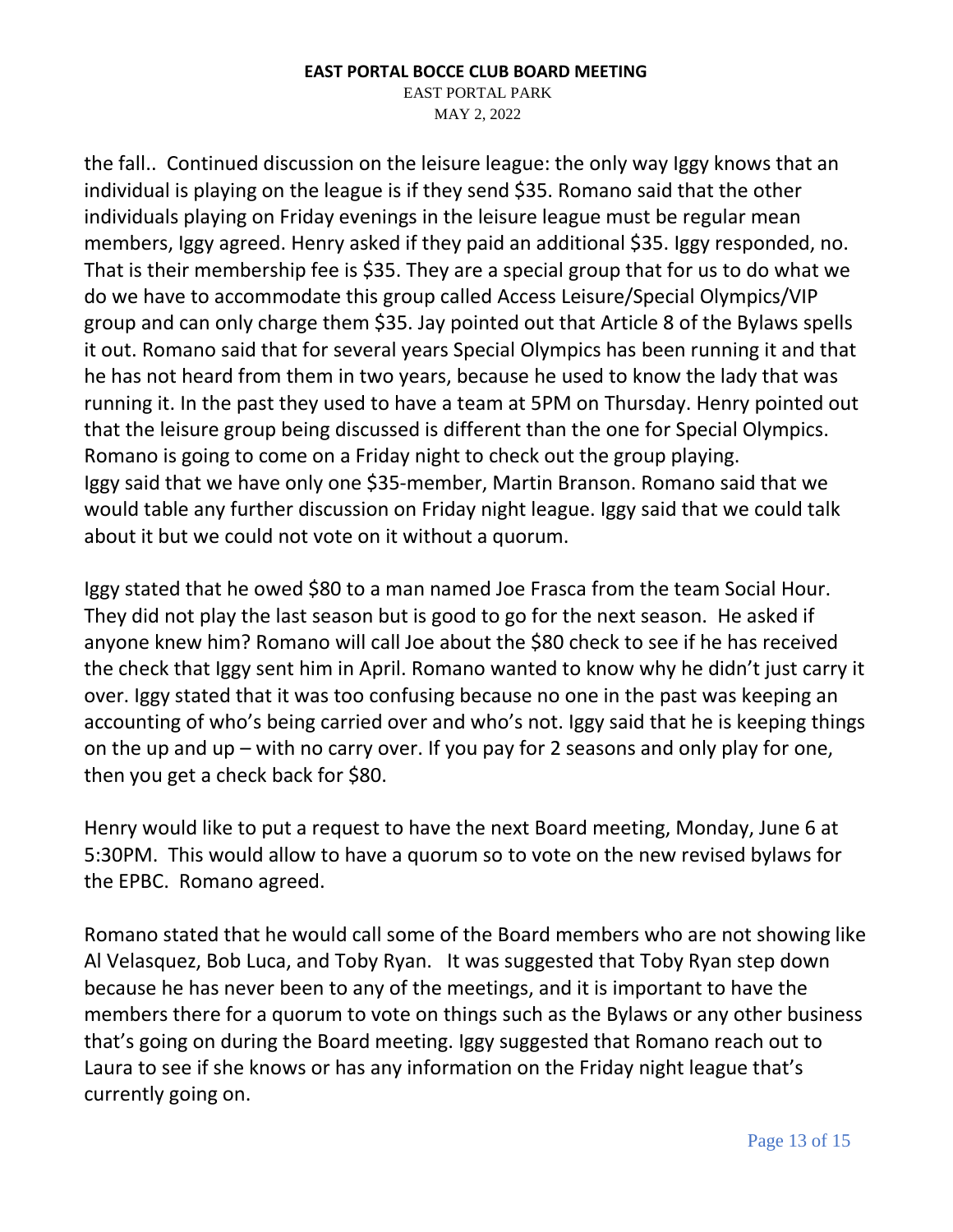### **EAST PORTAL BOCCE CLUB BOARD MEETING**  EAST PORTAL PARK MAY 2, 2022

### **Bylaws:**

Jay stated that Iggy kept a record of some of changes that were discussed in the prior meeting. If we could get them typed up or give Jay a list of the changes that we decided on and Jay will go back and make the changes. Iggy stated he thought he had sent them to Jay, but he was going to verify. Romano asked if what he had emailed on date 4/4/22 had all the changes. Iggy said no. Iggy said that he needed to go home to see if he sent Jay all the changes. Henry asked if he used the information from the previous minutes to help and Iggy responded that he did. Jay said that Iggy sent him some changes that he requested, but that what he is talking about, last month we had talked about the changes in the Bylaws, and he had thought that Iggy had canceled those changes. Iggy stated that he thought he did. That's what Jay is asking Iggy to make a list and send it to him.

Jay handed out to the Board was a description as brought out by Henry and Iggy to have in the Bylaws state the duties of the elected officers. Jay is calling the elected officers are the president, vice president, treasurer, and secretary, all are voting members of the Board. Jay asked if we would go through these and there is a sheet on the back that is blank and you can write down the information that you want to change, add to, or subtract from any of the descriptions. Iggy is not a big fan of using he/she and instead use just the title. The president is responsible … so where ever you see he/she change it to the title. Jay did not put a section number because we don't know where we will put it. Romano asked is this an addendum. Jay responded, no, that this would be part of the body of the Bylaws. This would be another article or a subsection.

Romano asked if Steve rewrote the game rules. Jay said yes. Romano asked if he sent them out to us? Jay said that we have had them once or twice. This is what Iggy sent out. Steve also included this in the Bylaws, 4/4/22 Board meeting Revised Bylaws is the latest version. Romano said that since we are still editing them, we are not ready to read them. Jay responded that we can read them but we cannot vote on them because we need a quorum for that. Romano said that will be next month or the first month that I'm not here. Romano said that we did a good job editing them last time.

Going back to the tournament and the scheduling: If people are coming up to Romano and say "save July 1 for me for a tournament I want to do", then Iggy is requesting Romano to say that he can't do anything until you fill out the form, which is on the web